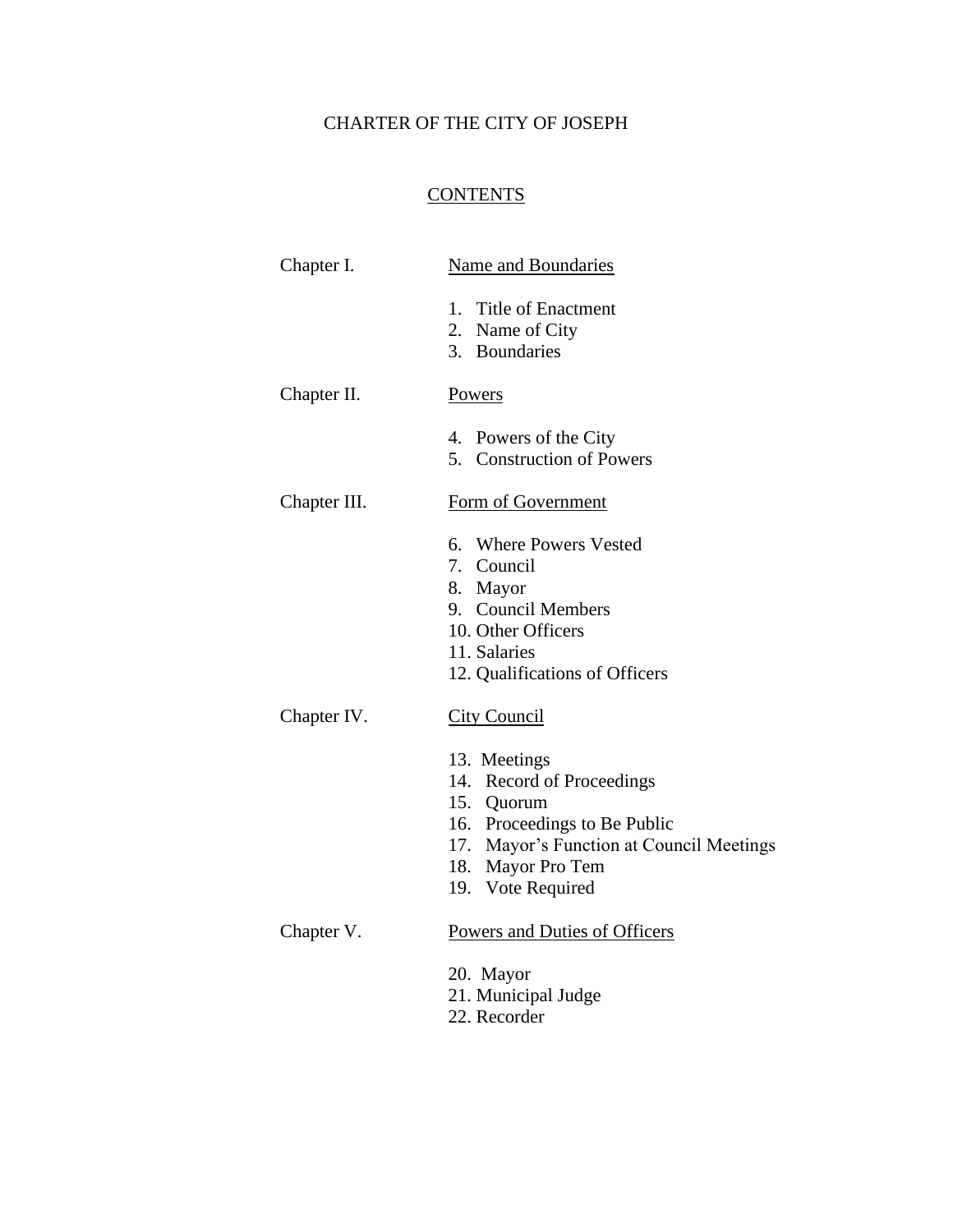| Chapter VI.   | <b>Elections</b>                                                                                                                                                 |
|---------------|------------------------------------------------------------------------------------------------------------------------------------------------------------------|
|               | 23. Regulation of Elections<br>24. Votes<br>25. Oath of Office<br>26. Nominations                                                                                |
| Chapter VII.  | Vacancies in Office                                                                                                                                              |
|               | 27. What Creates Vacancy<br>28. Filling of Vacancies                                                                                                             |
| Chapter VIII. | Ordinances                                                                                                                                                       |
|               | 29. Enacting Clause<br>30. Adoption<br>31. Mayor's Signature<br>32. When Ordinance Takes Effect                                                                  |
| Chapter IX.   | <b>Public Improvements</b>                                                                                                                                       |
|               | 33. Condemnation<br>34. Improvements<br>35. Special Assessments<br>36. Contracts                                                                                 |
| Chapter X.    | <b>Miscellaneous Provisions</b>                                                                                                                                  |
|               | 37. Presumption of Validity of City Action<br>38. Existing Ordinances Continued<br>39. Repeal of Previously Enacted Provisions<br>Procedure for Amendment<br>40. |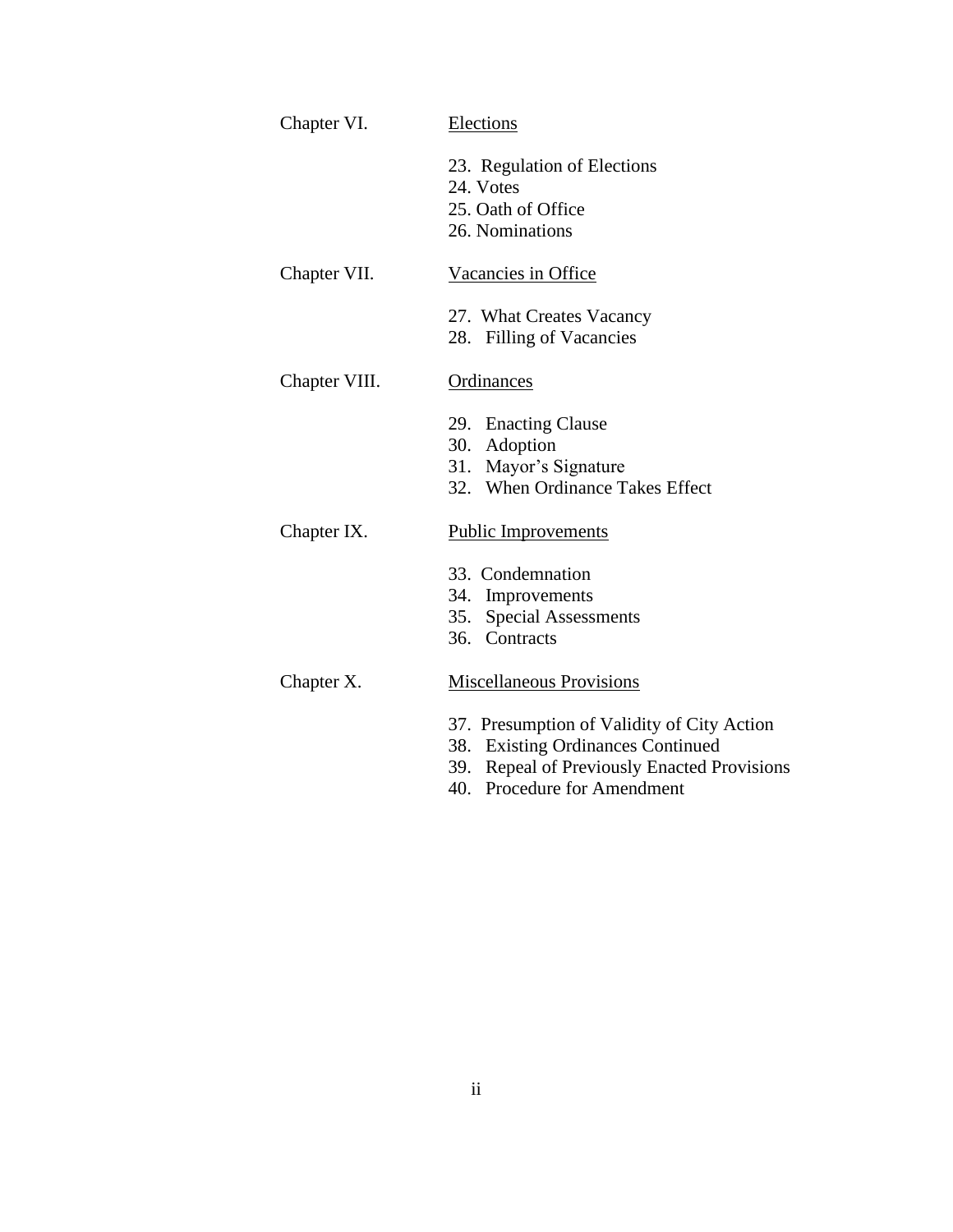#### CHARTER OF THE CITY OF JOSEPH

To provide for the government of the City of Joseph, Wallowa County, Oregon; and to repeal all charter provisions of the city enacted prior to the time this charter takes effect.

Be it enacted by the people of the City of Joseph, Wallowa County, Oregon:

## CHAPTER I

## NAME AND BOUNDARIES

Section 1. Title of Enactment. This enactment may be referred to as the Joseph Charter of 1984.

Section 2. Name of City. The city of Joseph, Wallowa County, Oregon, shall continue to be Municipal Corporation with the name "City of Joseph."

Section 3. Boundaries. The City includes all territory encompassed by its boundaries as they exist when this revision of the charter is adopted or as they are subsequently modified in accordance with state law. The repository of city records shall include at least two copies of this charter, each containing an accurate, up-to-date description of the boundaries. The copies and descriptions shall be available for public inspection during regular office hours.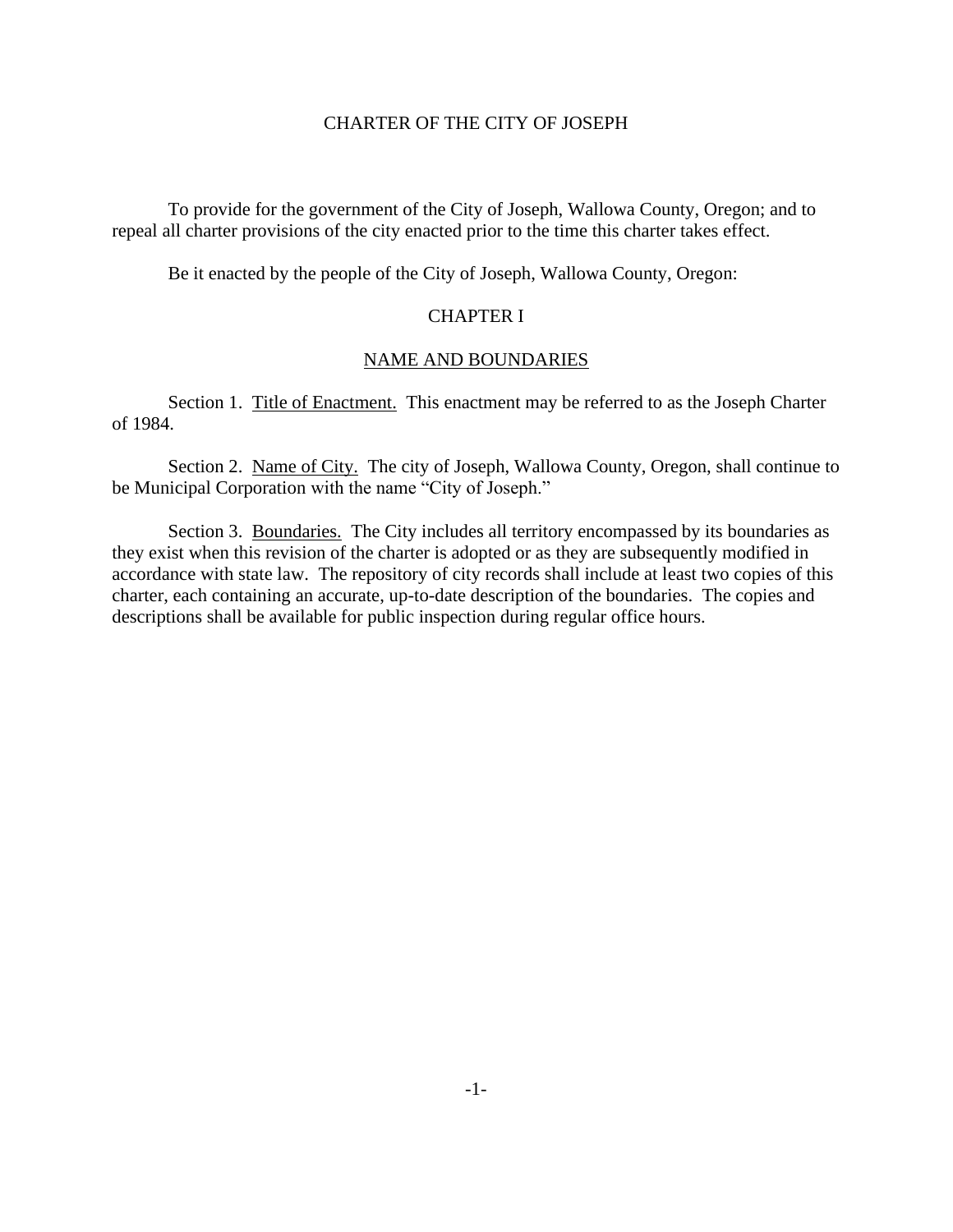## CHAPTER II

## POWERS

Section 4. Powers of the City. The city has all powers which the constitution, statutes, or common law of the United States or of this state expressly or impliedly grant or allow municipalities as fully as though this charter specifically enumerated each of those powers.

Section 5. Construction of Powers. In this charter, no mention of a particular power is exclusive or restricts the scope of the powers which the city would have if the particular power were not mentioned. The charter shall be liberally construed to the end that the city have all powers necessary or convenient for the conduct of its municipal affairs, including all powers that a city may assume pursuant to state laws or the municipal home rule provisions of the constitution of this state.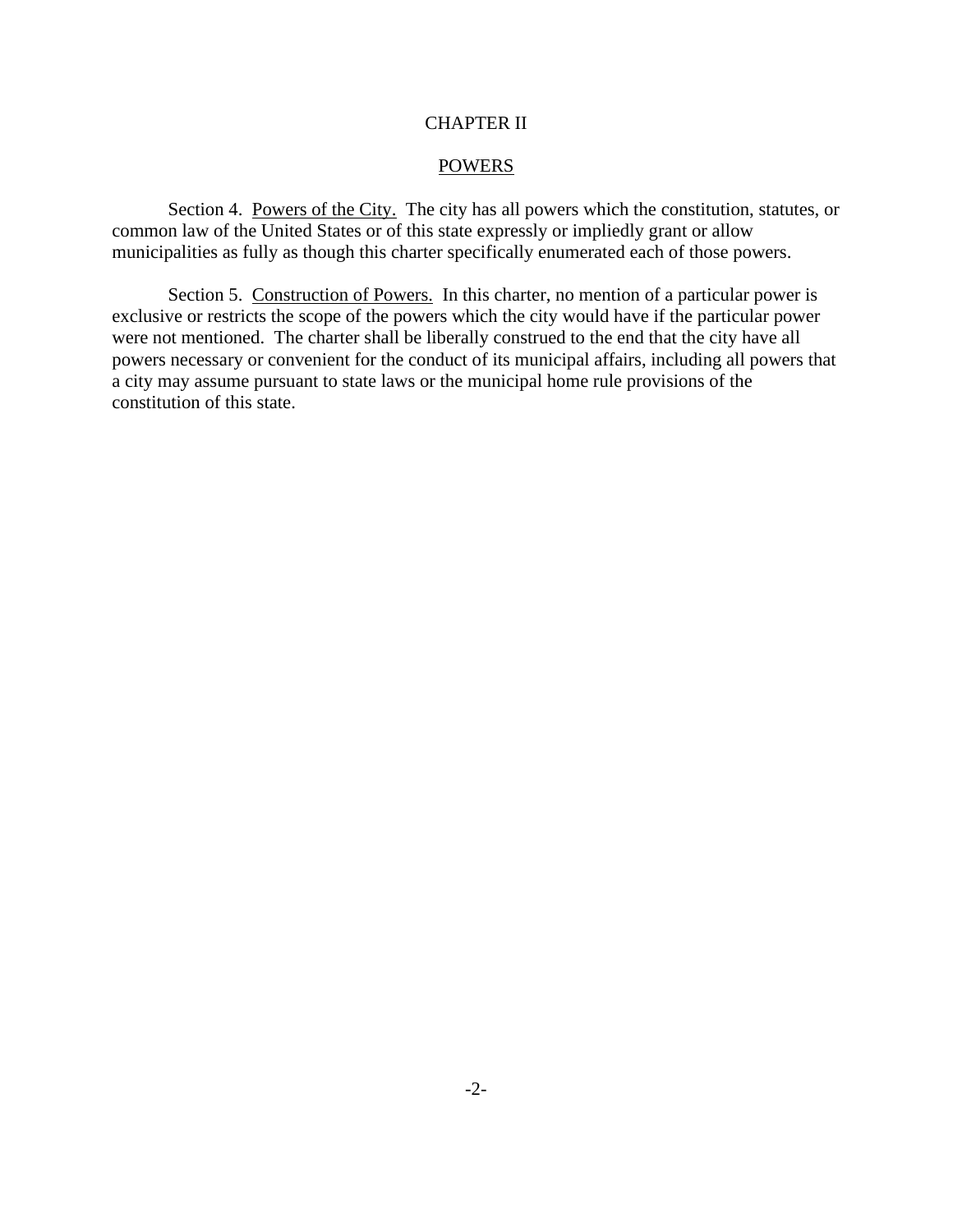#### CHAPTER III

#### FORM OF GOVERNMENT

Section 6. Where Powers Vested. Except as this charter provides otherwise, all powers of the city are vested in the council.

Section 7. Council. The council is composed of a mayor and six council members elected from the city at large.

Section 8. Mayor. The mayor shall be elected for four years and shall hold office until his or her successor is elected and qualified.

Section 9. Council Members. Members of the council shall be elected for four years. Three council members shall be elected at each biennial general election. Each council member shall hold office until his or her successor is elected and qualified.

Section 10. Other Officers. Additional officers of the city may be appointed and removed by the council as it deems necessary.

Section 11. Salaries. The compensation of council members, the mayor, other officers and employees shall be fixed by the council. However, no increase in the compensation of council members or the mayor shall take effect until the first day of the odd-numbered year following the first biennial general election after the increase is ordered.

Section 12. Qualifications of Officers. No person is eligible for an elective office of this city unless at the time of the officer's election, the officer is a qualified elector within the meaning of the state constitution, is a resident of the city, and has been a resident of the city during the twelve months immediately preceding the election. No person shall hold an elective office of the city if the person is an employee of the city. The council is the final judge of the qualifications and election of its own members.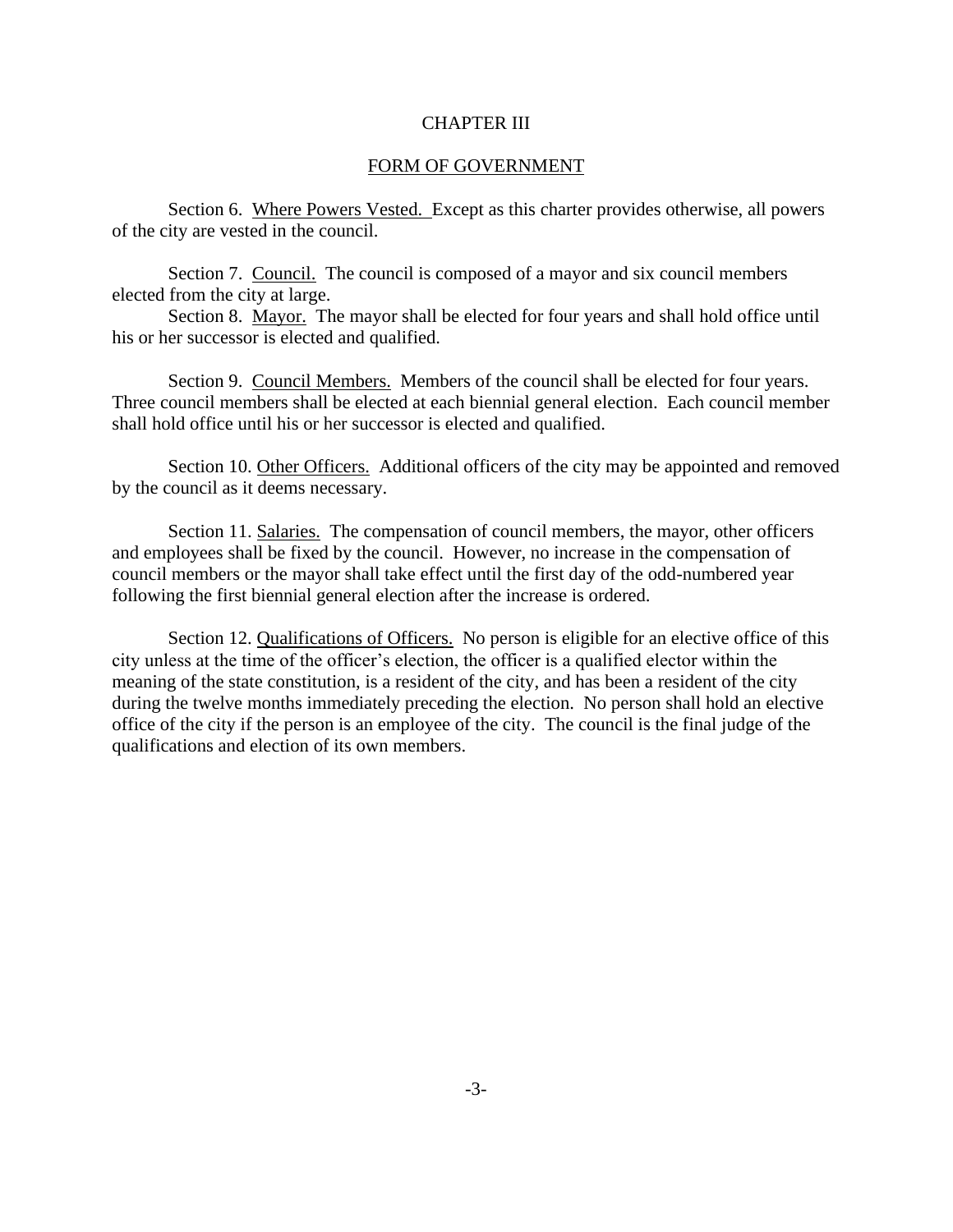#### CHAPTER IV

#### CITY COUNCIL

Section 13. Meetings. The council shall hold a regular meeting at least once each month in the city at a time and place which it designates. It shall adopt rules for the government of its members and proceedings. The mayor or three council members may call special meetings of the council. Special meetings may be held at any time by the common consent of a quorum of all members of the council at any regular meeting.

Section 14. Record of Proceedings. The council shall cause a record of its proceedings to be kept.

Section 15. Quorum. A majority of the incumbent members of the council shall constitute a quorum for its business, but a smaller number may meet and compel the attendance of absent members in a manner provided by ordinance.

Section 16. Proceedings to Be Public. No action by the council shall have legal effect unless the motion for the action and the vote by which it is disposed of take place at proceedings open to the public.

Section 17. Mayor's Function at Council Meetings. The mayor shall be chairman of the council and preside over its deliberations. He/she will cast a vote but he/she shall have authority to preserve order, enforce the rules of the council, and determine the order of business under the rules of the council.

Section 18. Mayor Pro Tem. At its first meeting after this charter takes effect and thereafter at its first meeting of each odd-numbered year, the council shall elect a mayor pro tem from its membership. In the mayor's absence from a council meeting, the mayor pro tem shall preside over it. Whenever the mayor is unable to perform the functions of his/her office, the mayor pro tem shall act as mayor.

Section 19. Vote Required. Except as this charter otherwise provides, the concurrence of a majority of a quorum present at a council meeting shall be necessary to decide any question before the council.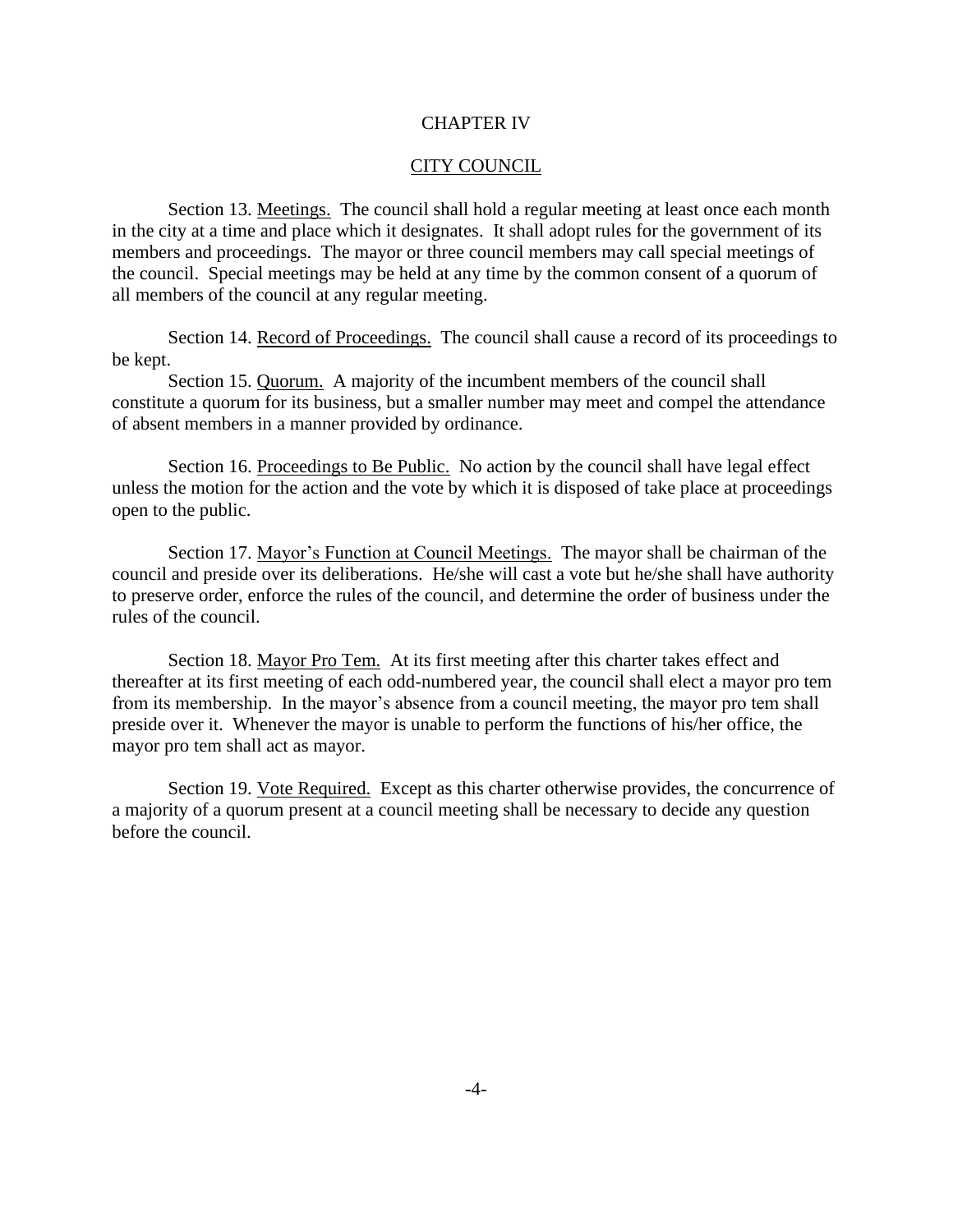#### CHAPTER V

#### POWERS AND DUTIES OF OFFICERS

Section 20. Mayor. The mayor shall appoint the committees provided by the rules of the council. He/she may sign all records of proceedings approved by the council. He/she shall have no veto power and shall sign all ordinances passed by the council within three days after their passage. After the council approves a bond of a city officer or a bond or application for a license, permit, contract or proposal, the mayor shall endorse the bond or application.

Section 21. Municipal Judge. The municipal judge shall be the judicial officer of the city. He/she shall hold within the city a court known as the municipal court for the City of Joseph, Wallowa County, Oregon. The court shall be open for the transaction of judicial business at times specified by the council. All areas within the city shall be within the territorial jurisdiction of the court. The municipal judge shall exercise original and exclusive jurisdiction of all offenses defined or authorized by ordinances of the city. He/she shall have authority to issue process for the arrest of any person accused of an offense against the ordinance of the city, to commit any such person to jail or admit him/her to bail pending trial, to issue subpoenas, to compel witnesses to appear and testify in court on the trial of any cause before him/her, to compel obedience to such subpoenas, to issue any process necessary to carry into effect the judgments of the court, and to punish witnesses and others for contempt of court. When not governed by ordinances or this charter, all proceedings in the municipal court for the violation of a city ordinance shall be governed by the applicable general laws of the state governing justices of the peace and justice courts.

Notwithstanding this section or section 11 of this charter, the council may provide for the transfer of powers and duties of the municipal court to the appropriate district court of the State of Oregon.

Section 22. Recorder. The recorder shall serve ex officio as secretary to the council, attend all its meetings unless excused therefrom by the mayor, keep accurate record of its proceedings, and sign all orders on the treasury. In the recorder's absence from a council meeting, the council shall appoint a clerk of the council pro tem who, while acting in the capacity, shall have all the authority and duties of the recorder.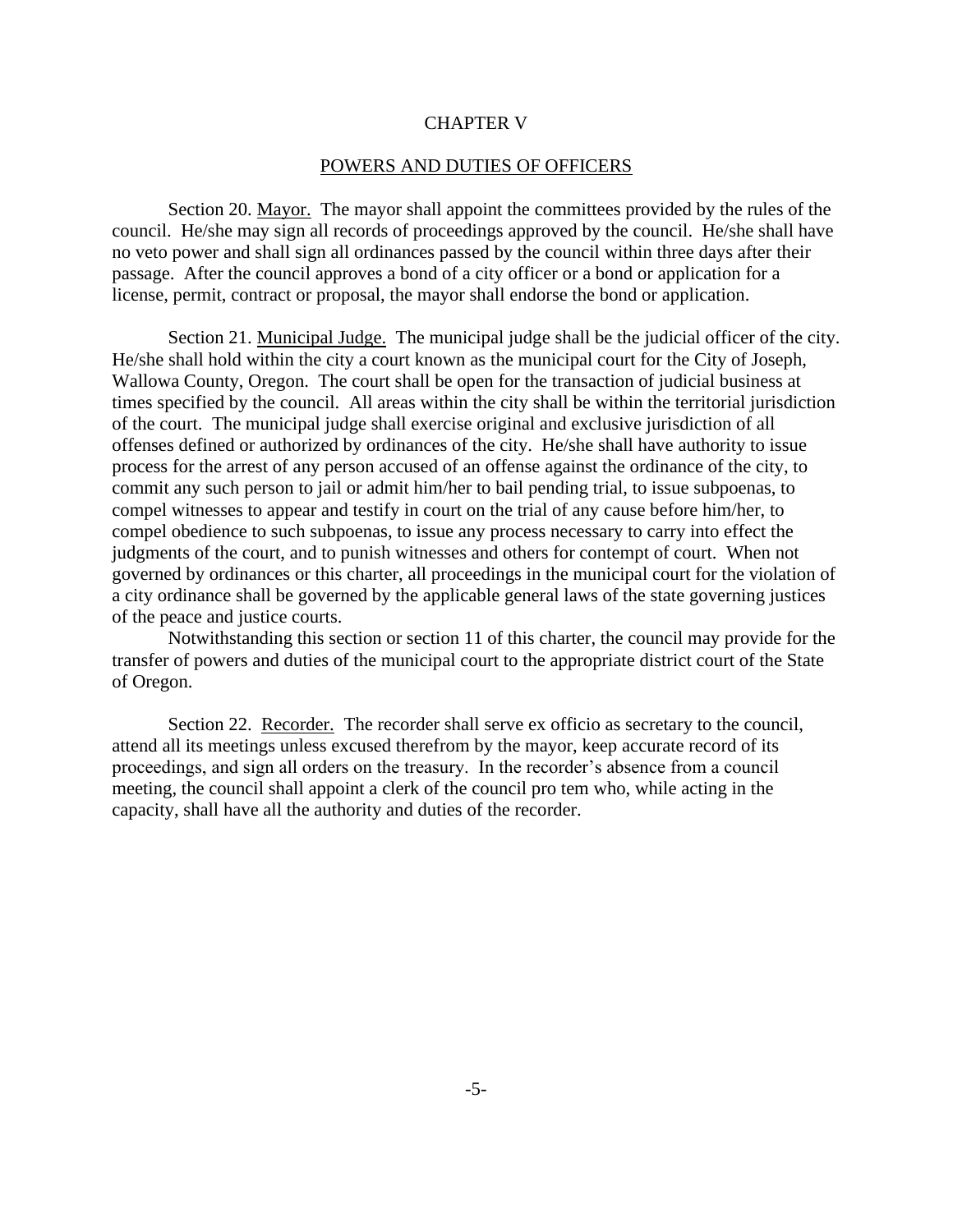#### CHAPER VI

#### ELECTIONS

Section 23. Regulation of Elections. Except as this charter provides otherwise and as the council provides otherwise by ordinance relating to elections, the general law of the state shall apply to the conduct of all city elections, recounts of the returns therefrom, and contests thereof.

Section 24. Votes. The person receiving the greatest number of votes cast for any of the candidates for the office of mayor at the election at which the office filled is elected to the office of mayor. The three persons receiving the greatest number of votes cast for any of the candidates for the office of councilor at the election at which the office is filled are elected to the office of councilor. In the event of a tie vote, the successful candidate shall be determined by a public drawing of lots in a manner prescribed by the council.

Section 25. Oath of Office. Before entering upon the duties of his/her office, each officer shall take an oath or shall affirm that he/she will support the constitution and laws of the United States and of Oregon and he/she will faithfully perform the duties of his/her office.

Section 26. Nominations. A qualified elector who has resided in the city during the twelve months immediately preceding an election may be nominated for an elective city office to be filled at the election by written application. The recorder shall make a record of all applicants for city office and shall state the name and address of the person by whom it is filed. The recorder shall notify an eligible person of his/her nomination and that person shall file with the recorder his/her written acceptance of nomination, in such form as the council may require, within five days of notification of nomination. Upon receipt of the acceptance of nomination, the recorder shall cause the nominee's name to be printed on the ballots. The petition of nomination for a successful candidate at an elections hall be preserved in the office of the recorder until the term of office for which the candidate is elected expires.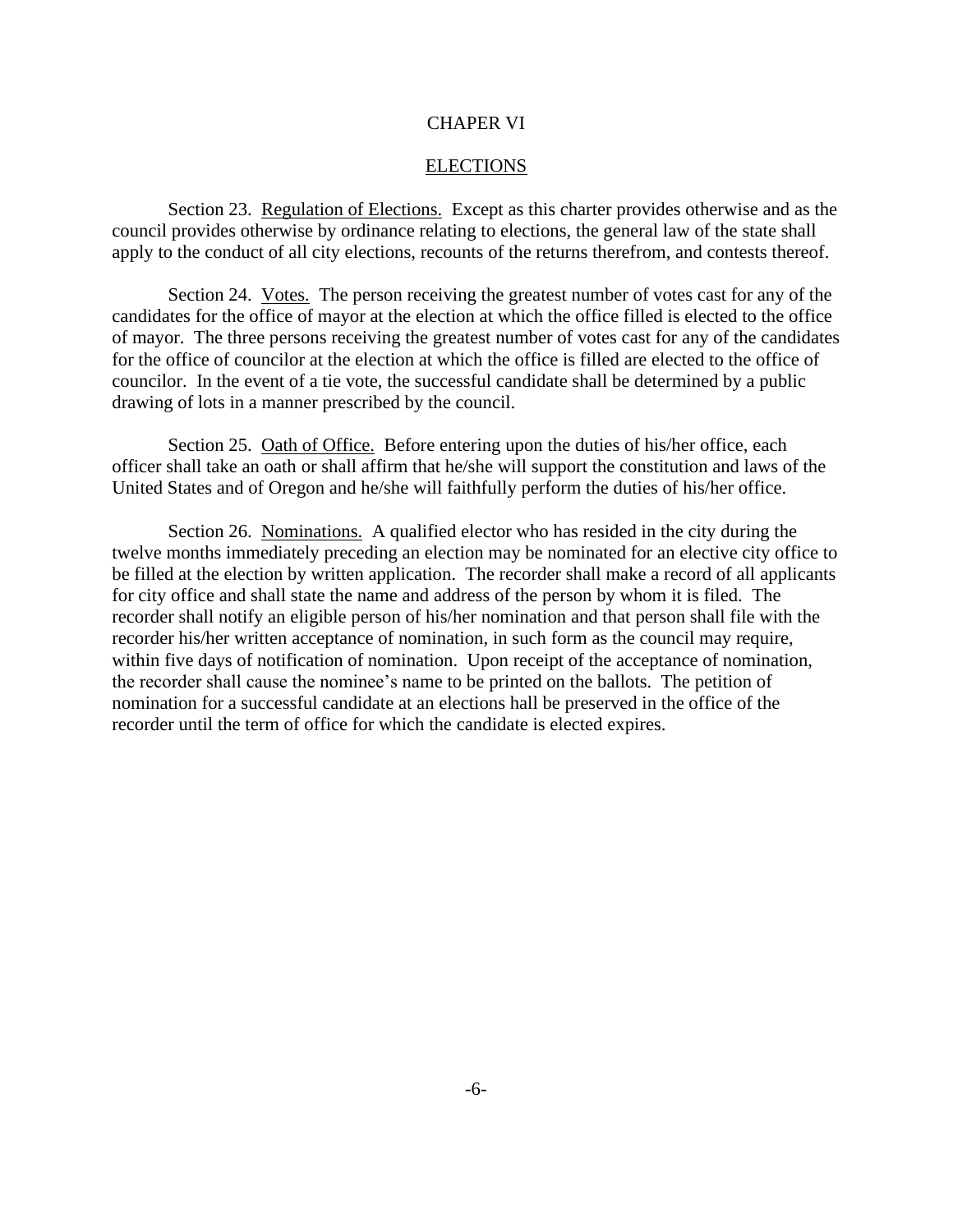#### CHAPTER VII

#### VACANCIES IN OFFICE

Section 27. What Creates Vacancy. An office shall be deemed vacant upon the incumbent's death; adjudicated incompetence; conviction of a felony, other offenses pertaining to his/her office, or unlawful destruction of public records; resignation, recall from office; removal of residency from the city; or ceasing to possess the qualifications for the office; upon the failure of the person elected or appointed to the office to qualify therefor within ten days after the time for his/her term of office to commence; or in the case of a mayor council member, upon his/her absence from the city for 30 days without the consent of the council or upon his/her absence from meetings of the council for 60 days without like consent and upon a declaration by the council of the vacancy.

Section 28. Filling of Vacancies. The council shall fill a vacancy in any elective city office by appointment within 90 days after the vacancy occurs. A majority vote of the council is required to validate the appointment. The appointee's term of office begins immediately upon the appointment and expires when the term of the person whose office has become vacant would have expired had that person continued in office. During the temporary disability of any officer or an officer's temporary absence from the city for any cause, the office may be filled pro tem in the manner provided for filling vacancies in offices permanently.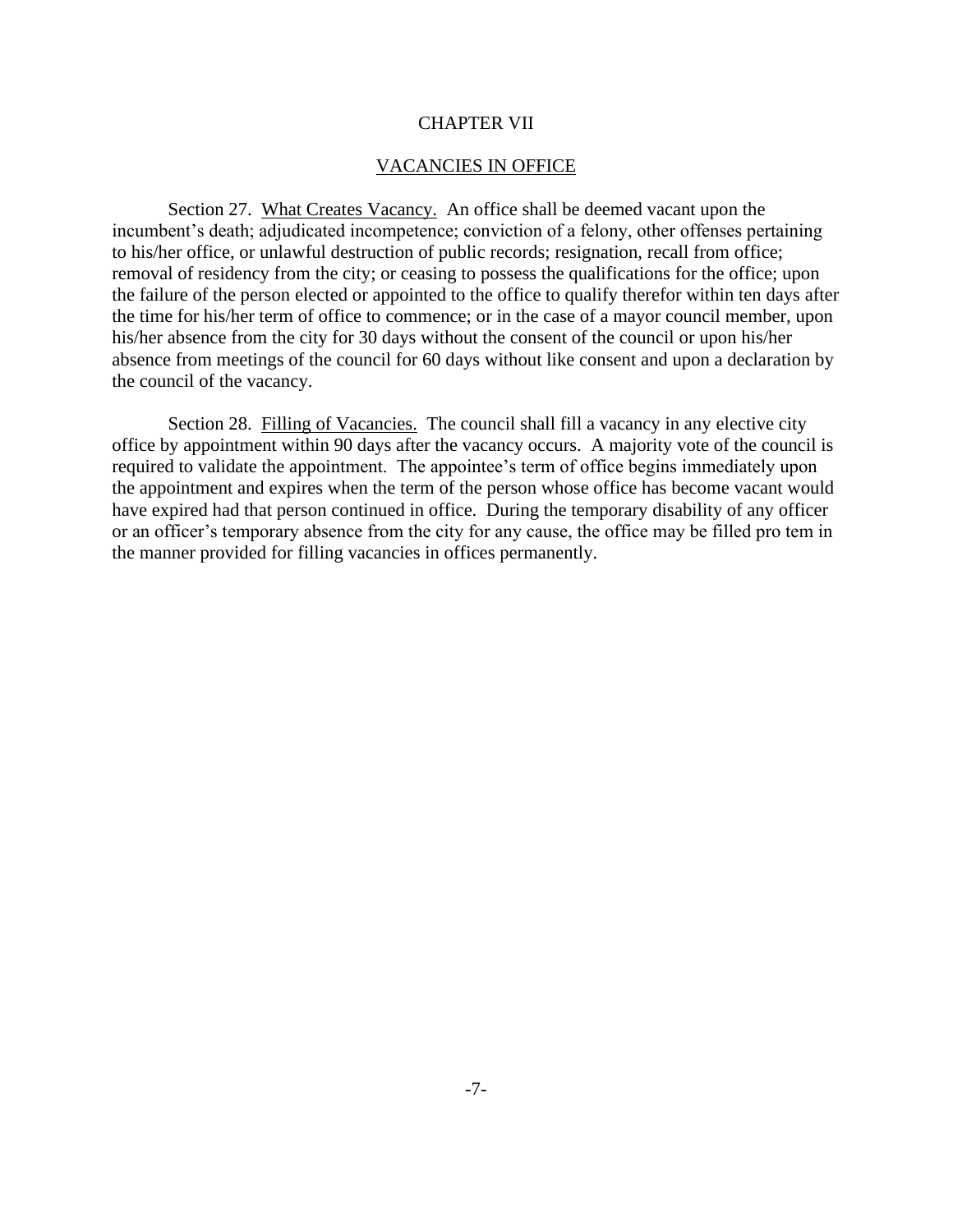## CHAPTER VIII

## ORDINANCES

Section 29. Enacting Clause. The enacting clause of all ordinances hereafter enacted shall be, "The City of Joseph ordains as follows."

Section 30. Adoption.

- (1) Except as subsection (3) of this section provides for reading by title or bill number only, and except as subsection (2) of this section provides for immediate adoption of emergency measures, an ordinance before being finally adopted, shall be full and distinctly read in open council meeting on two days.
- (2) Except as subsection (3) of this section provides for reading by title or bill number only, an ordinance necessary to meet an emergency may, upon being read in full and then by title, be adopted at a single meeting of the council by unanimous vote of all councilors present.
- (3) Any reading of an ordinance for purposes of adoption may be by title or bill number only:
	- (A) If no councilor present at the meeting requests that the ordinance by read in full; or
	- (B) If for one week prior to the scheduled reading, a copy of the ordinance is provided each councilor and copies are posted in at least two public places for inspection at the office of the mayor or city recorder during regular office hours.
- (4) An ordinance adopted after being read by title or bill number only has no legal effect if it differs substantially from its terms as they stand when so read, unless each section incorporating such a difference, as finally amended prior to being adopted by the council, is fully and distinctly read in open council meeting.

Section 31. Mayor's Signature. Upon the adoption of an ordinance by the council, the mayor shall sign the ordinance and indicate the date of the signing of his or her signature.

Section 32. When Ordinance Takes Effect. Except when a later time for it to take effect is provided, an ordinance adopted by the council takes effect on the thirtieth day after its adoption by the council unless it is necessary to have immediate effect for the preservation of the peace, health, safety and welfare of the city, in which event it takes effect immediately upon it adoption.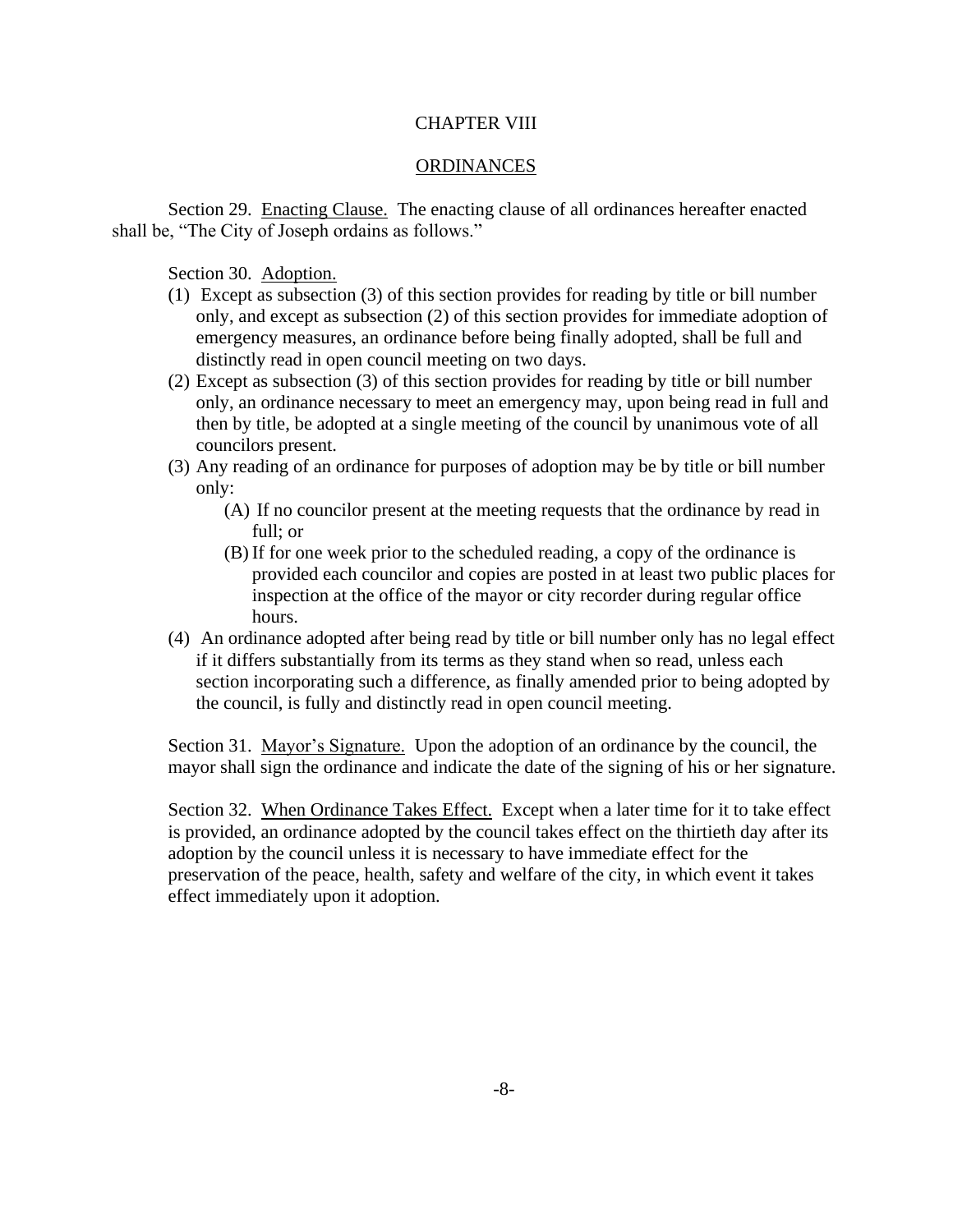## CHAPTER IX

## PUBLIC IMPROVEMENTS

Section 33. Condemnation. Any necessity of taking property for the city by condemnation shall be determined by the council and declared by a resolution of the council describing the property and stating the uses to which it shall be devoted. All such proceedings shall be in accordance with existing state laws pertaining to condemnation.

Section 34. Improvements. The procedure for making, altering, vacating to abandoning a public improvement shall be governed by general ordinance, or to the extent not so governed by the applicable general laws of the state. Action on any proposed public improvement, except a sidewalk or except an improvement unanimously declared by the council to be needed at once because of an emergency, shall be suspended for six months upon a remonstrance thereto by the owners of two-thirds of the land to be specially assessed therefor. In this section, "owner" shall mean the record holder of legal title or where land is being purchased under a land sale contract recorded in writing by the record holder of legal title to the land, the purchaser shall be deemed the "owner."

Section 35. Special Assessments. The procedure for levying, collecting and enforcing the payment of special assessments for public improvements or other services to be charged against real property shall be governed by general ordinance.

Section 36. Contracts. All contracts shall be in accord with State Contract Review Board laws and rules or as established by the city council in accordance with state laws as to public contracting.